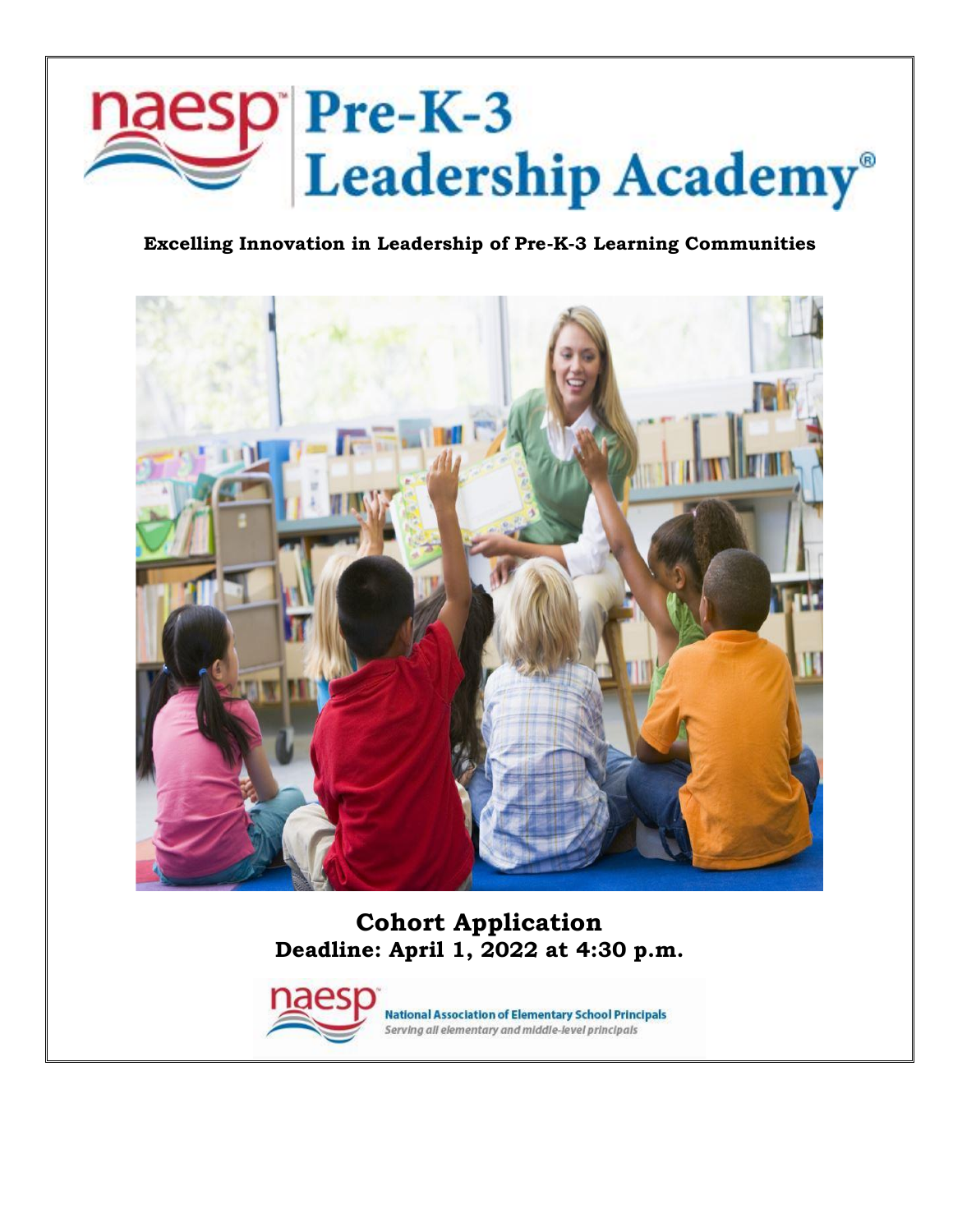## **NAESP Pre-K-3 Leadership Academy®**

The National Association of Elementary School Principals (NAESP<sup>™)</sup> Pre-K-3 Leadership Academy® is a program designed to promote and build the capacity of national principals and directors to lead Pre-K-3 communities.

### **PROGRAM BACKGROUND**

The National Association of Elementary School Principals (NAESP™) provides high-quality professional learning and a resource program to meet the needs of elementary principals and Pre-K program directors serving children from age three to eight or Pre-K-Grade 3. The NAESP Pre-K-3 Leadership Academy® will advance the following two key initiative areas:

- 1) Provide a cohort of principals/directors access to a year-long virtual training program (101) and 201 level coursework with associated lessons), the NAESP Pre-K-3 Leadership Academy®, a multifaceted and highly engaging blended professional learning curriculum and coursework aligned to the research and foundational competency publication: *Leading Learning Communities: A Principal's Guide to Early Learning and the Early Grades (Pre-K–3rd Grade).*
- 2) Establish the NAESP Pre-K-3 Leadership Academy® and a community of practice that will be supported by three in person and/or virtual full-day education leadership programming and learning sessions to help principals and directors take theory, learning and content into practice. Participants will follow a series of blended coursework and create a Capstone Project aimed at improving practice in their schools and programs as well as demonstrate mastery of deeper-level content.

Together, these two key initiative areas will provide high-quality, job-embedded professional learning to support a cohort of principals/directors that will improve their instructional leadership skills in Pre-K-3 education. All content and focus of the learning will be aligned to NAESP™'s foundational competency guide, *Leading Learning Communities: A Principal's Guide to Early Learning and the Early Grades (Pre-K–3rd Grade).*

### **Evaluation**

The NAESP Pre-K-3 Leadership Academy® will offer multiple methods for program participates to assess their learning. Initially, participants will complete an assessment of their current skills and practices. Then cohort participants will assess their knowledge and application of each competency in the *Leading Learning Communities: A Principal's Guide to Early Learning and the Early Grades (Pre-K–3rd Grade)*. Program participants and advisors will also complete surveys following each in-person meeting and complete a final program evaluation noting the effectiveness of the NAESP Pre-K-3 Leadership Academy® on their school, level of leadership and professional growth. Upon completion of the blended program coursework, advisors will guide participants through the development and implementation of a culminating Capstone Project focused specifically on each participant's unique experiences and application of learning. The final in-person Capstone Project sharing meeting will be the culminating activity and add lasting value to the professional growth of each program participant.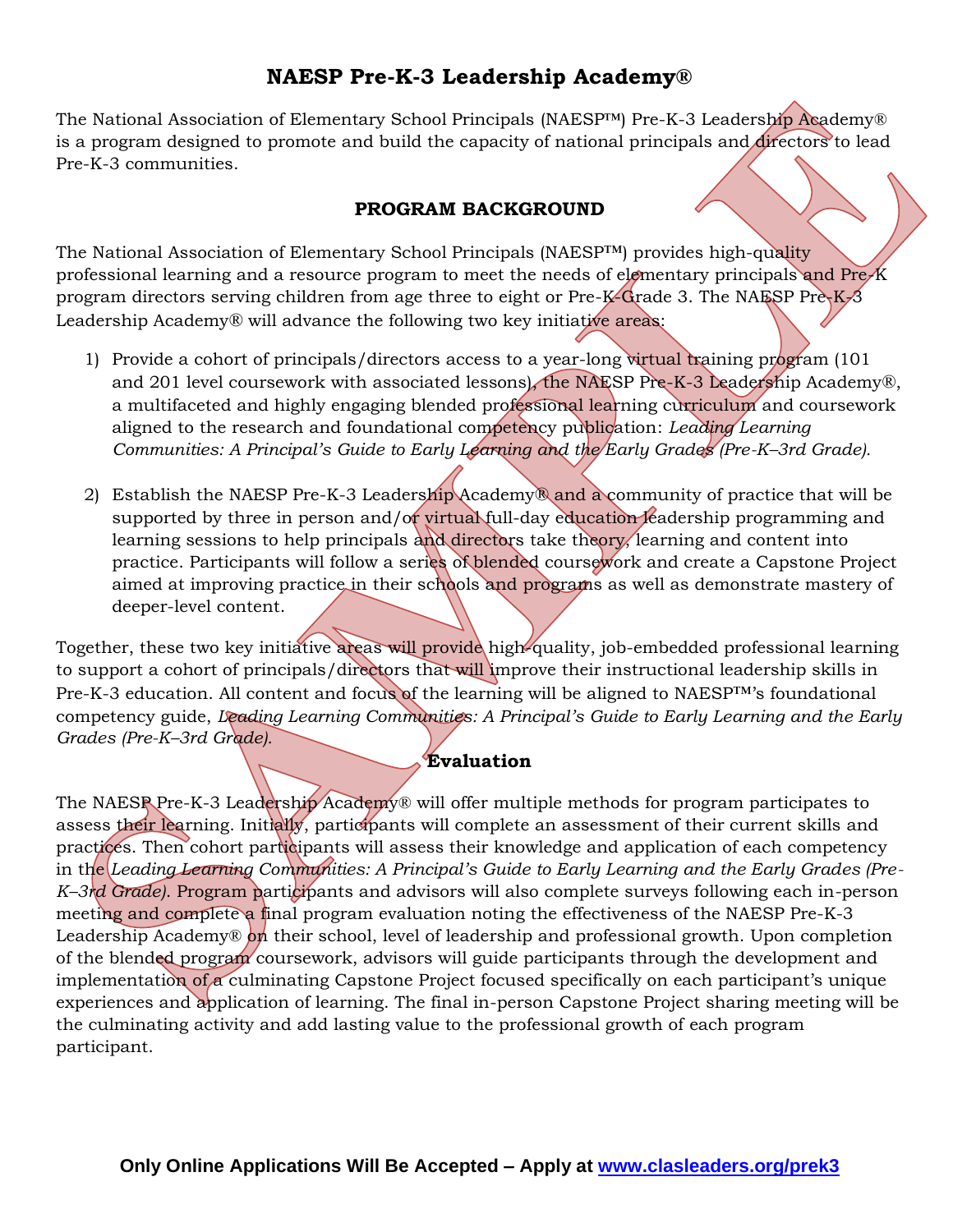# **NAESP Pre-K-3 Leadership Academy**® **Cohort Application Form**  $\overbrace{\phantom{xxxxx}}$ **Name** Prefix First Middle Initial Last Suffix **~ Contact Information – Home ~**  $\overline{\phantom{a}}$ **Home Address** Street City City State State Zip  $\overbrace{\phantom{xxxxx}}$ **Home Phone** (Include Area Code) **Home E-Mail ~ Contact Information – School/System ~** \_\_\_\_\_\_\_\_\_\_\_\_\_\_\_\_\_\_\_\_\_\_\_\_\_\_\_\_\_\_\_\_\_\_\_\_\_\_\_\_\_\_\_\_\_\_\_\_\_\_\_\_\_\_\_\_\_\_\_\_\_\_\_\_\_\_\_\_\_\_\_\_\_\_\_\_\_ School Name (if central office, type "Central Office") School System Name  $\Box$ Street Zip \_\_\_\_\_\_\_\_\_\_\_\_\_\_\_\_\_\_\_\_\_\_\_\_\_\_\_\_\_\_\_\_\_\_\_\_\_\_\_\_\_\_\_\_\_\_\_\_\_\_\_\_\_\_\_\_\_\_\_\_\_\_\_\_\_\_\_\_\_\_\_\_\_\_\_\_\_ **Work Phone** (Include Area Code) **Emergency Phone** (Include Area Code) **Work E-Mail ~ Professional Information ~ Professional Experience** (List by most recent) Position Name and Location of School Dates Dates  $\overline{\phantom{a}}$  ,  $\overline{\phantom{a}}$  ,  $\overline{\phantom{a}}$  ,  $\overline{\phantom{a}}$  ,  $\overline{\phantom{a}}$  ,  $\overline{\phantom{a}}$  ,  $\overline{\phantom{a}}$  ,  $\overline{\phantom{a}}$  ,  $\overline{\phantom{a}}$  ,  $\overline{\phantom{a}}$  ,  $\overline{\phantom{a}}$  ,  $\overline{\phantom{a}}$  ,  $\overline{\phantom{a}}$  ,  $\overline{\phantom{a}}$  ,  $\overline{\phantom{a}}$  ,  $\overline{\phantom{a}}$  $\overbrace{\phantom{xxxxx}}$  ,  $\overbrace{\phantom{xxxxx}}$  ,  $\overbrace{\phantom{xxxxx}}$  ,  $\overbrace{\phantom{xxxxx}}$  ,  $\overbrace{\phantom{xxxxx}}$ \_\_\_\_\_\_\_\_\_\_\_\_\_\_\_\_\_\_\_ \_\_\_\_\_\_\_\_\_\_\_\_\_\_\_\_\_\_\_\_\_\_\_\_\_\_\_\_\_\_\_\_\_\_\_\_\_\_\_\_\_ \_\_\_\_\_\_\_\_\_\_\_\_ Total Number of Years as an Administrator\_\_\_\_\_\_\_\_\_\_\_\_\_ Total Number of Years in Current Position/School \_\_ **Professional Preparation** (List by most recent) Degree Name and Location of Institution Dates  $\overline{\phantom{a}}$  ,  $\overline{\phantom{a}}$  ,  $\overline{\phantom{a}}$  ,  $\overline{\phantom{a}}$  ,  $\overline{\phantom{a}}$  ,  $\overline{\phantom{a}}$  ,  $\overline{\phantom{a}}$  ,  $\overline{\phantom{a}}$  ,  $\overline{\phantom{a}}$  ,  $\overline{\phantom{a}}$  ,  $\overline{\phantom{a}}$  ,  $\overline{\phantom{a}}$  ,  $\overline{\phantom{a}}$  ,  $\overline{\phantom{a}}$  ,  $\overline{\phantom{a}}$  ,  $\overline{\phantom{a}}$

| Pre-K Program Application Demographic Information                                     |  |
|---------------------------------------------------------------------------------------|--|
| School Type: Rural ______Urban _______Suburban                                        |  |
| School Description: Preschool Pre-Kindergarten Larly Learning Center Lelementary Cher |  |
|                                                                                       |  |

**Only Online Applications Will Be Accepted – Apply at [www.clasleaders.org/prek3](https://clasleaders.org/prek3)**

\_\_\_\_\_\_\_\_\_\_\_\_\_\_\_\_\_\_\_ \_\_\_\_\_\_\_\_\_\_\_\_\_\_\_\_\_\_\_\_\_\_\_\_\_\_\_\_\_\_\_\_\_\_\_\_\_\_\_\_\_ \_\_\_\_\_\_\_\_\_\_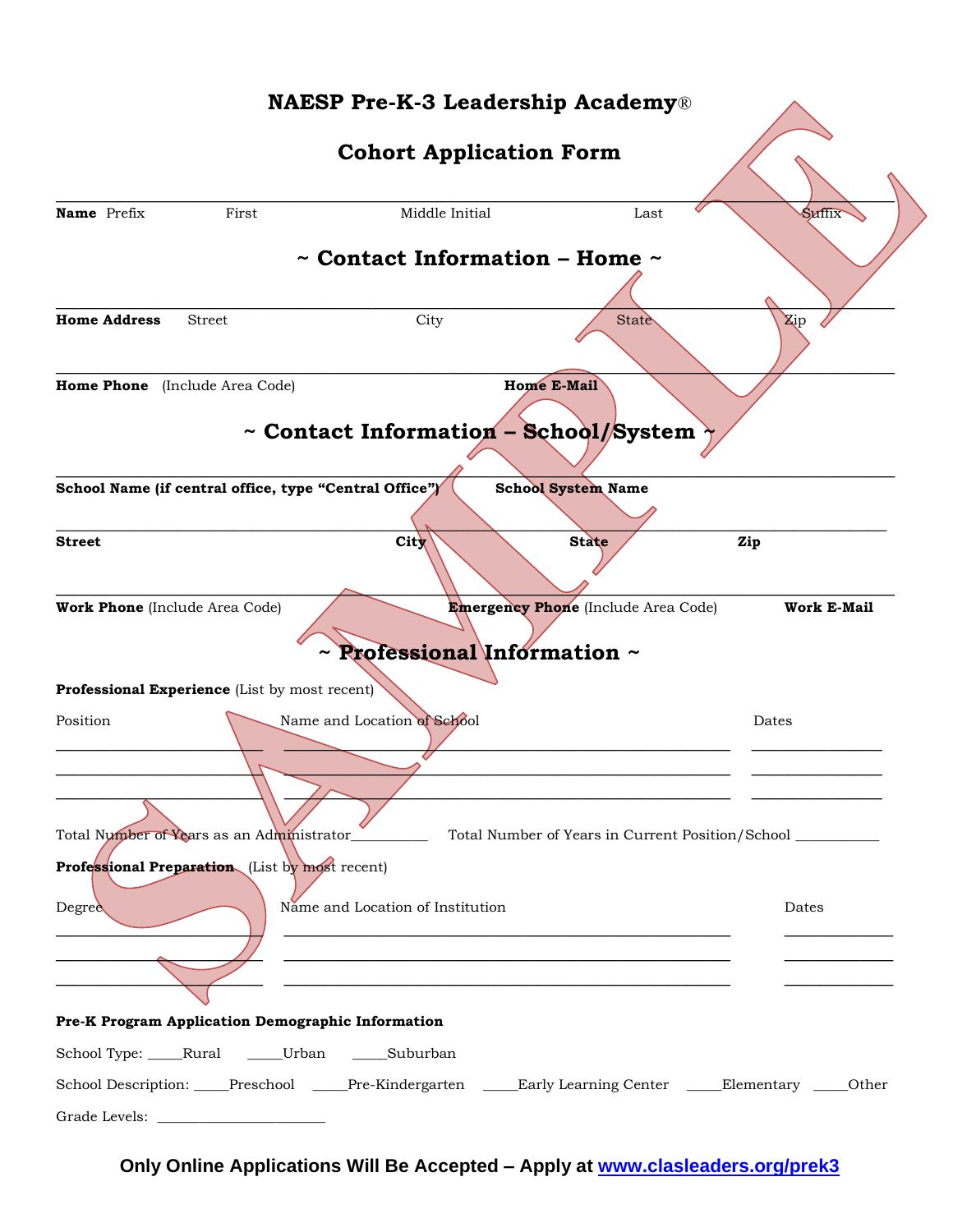| Total Student Enrollment: _______                                                                   |
|-----------------------------------------------------------------------------------------------------|
| _% African American ______% White _______% Hispanic _______% Other                                  |
| Percentage Free & Reduced Lunch: ______                                                             |
| #Administrators: ______                                                                             |
| #Certified Teachers: ______                                                                         |
| #Non-Certified/Support Staff:                                                                       |
| $\sim$ Professional Activities, Awards, and Honors $\sim$                                           |
| <b>Offices Held / Awards Received</b><br>Dates<br>Name of Professional Association/Organization     |
|                                                                                                     |
|                                                                                                     |
|                                                                                                     |
|                                                                                                     |
| $\sim$ Service To The Community $\sim$                                                              |
| <b>Offices Held / Awards Received</b><br>Name of Community Association/Organization<br><b>Dates</b> |
|                                                                                                     |
|                                                                                                     |
|                                                                                                     |
|                                                                                                     |
|                                                                                                     |
| $\sim$ THREE MOST SIGNIFICANT ADMINISTRATOR ACCOMPLISHMENTS $\sim$                                  |
| 1)                                                                                                  |
|                                                                                                     |
|                                                                                                     |
|                                                                                                     |
| 2)                                                                                                  |
|                                                                                                     |
|                                                                                                     |
|                                                                                                     |
| 3)                                                                                                  |
|                                                                                                     |
|                                                                                                     |
| TO BE COMPLETED BY APPLICANT'S IMMEDIATE SUPERVISOR                                                 |